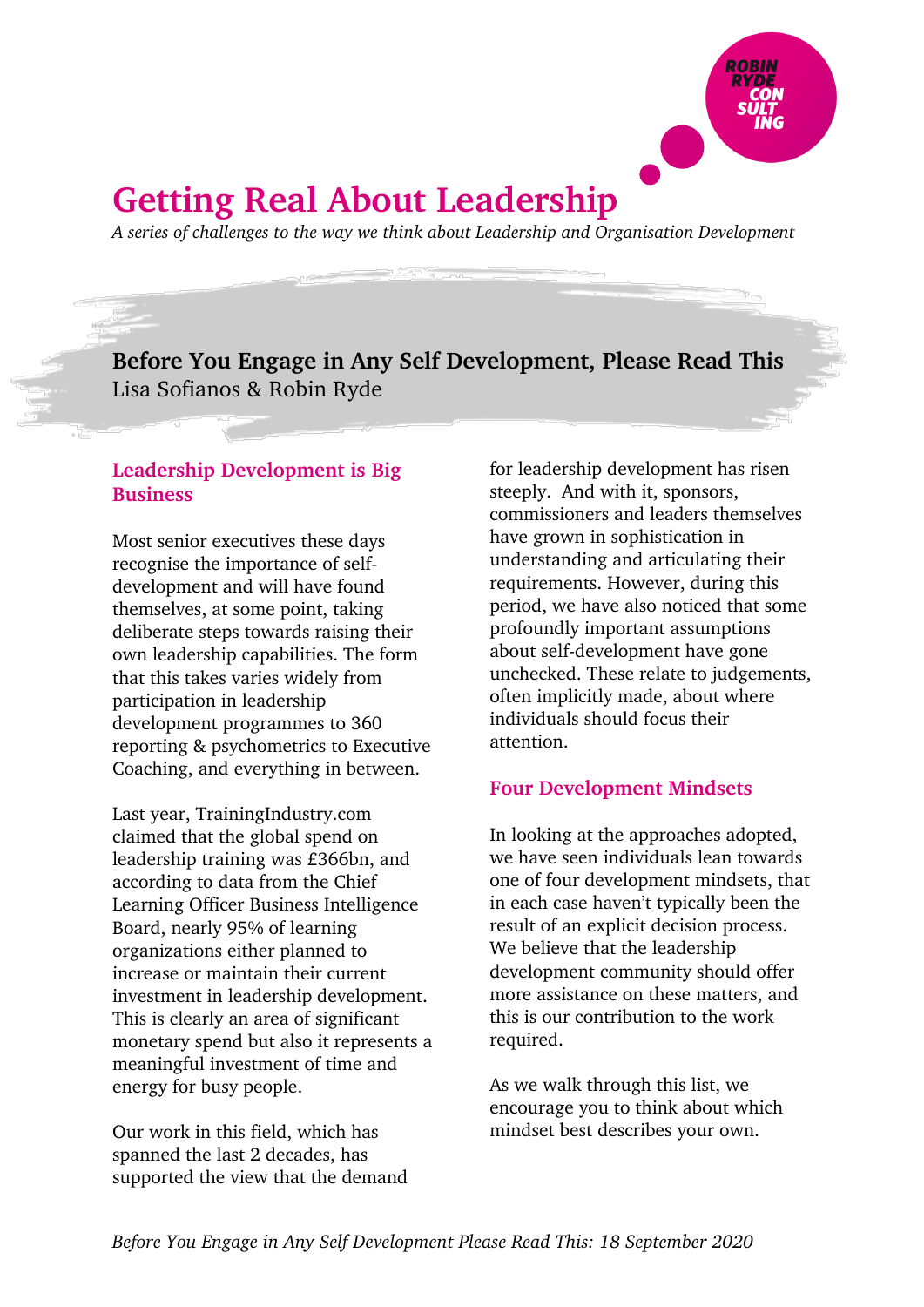## **1. It's All Good**

This mindset is characterised by the view that there is always value to be found in learning, and the best approach to adopt is to remain open to all possibilities. While attention to particular themes and leadership topics will develop along the way, for example, as part of a leadership development programme, the mindset that prevails here is one of equanimity - it's all good, and all of the learning acquired will prove useful at some point.

#### **2. All Rounder**

In many ways, at least implicitly, this is the default approach for most development. It is motivated by a desire to develop a balanced set of leadership capabilities so that an individual can perform well on all fronts. In this context, as much effort, and often more, might be put into addressing specific 'weaknesses' as to strengths. Weaknesses can often be harder to 'correct' and so additional effort is typically required, while strengths are assumed to be naturally occurring (differently for different people), and therefore requiring less attention.

#### **3. Fit for Purpose**

In contrast to an *All Rounder* mindset that assumes that leaders should be prepared for all eventualities, the Fit for Purpose approach targets specific capabilities to-be-developed according to the requirements of a role. For example, if an executive moved from an internally facing role to an external role that caused them to engage more actively with the media or politics, then their development focus might turn to building capabilities in 'Political Leadership'. Similarly, if a new role required an individual to work across (rather than within) organisational silos, they might target development that helped them with 'Collaborative Leadership'.

## **4. Strengths-Liberated, Weaknesses-Tamed (SLWT)**

While this mindset shares some similarities with an *All Rounder* approach, the focus on weaknesses is only up to a point where a 'good enough' level of capability has been satisfied (where weaknesses have been 'tamed'). Beyond this it is felt that additional marginal gains are likely to be outweighed by the (often considerable) level of investment required. On the other side of the equation in terms of strengths, development effort is focussed on areas of strong capability believing that they shouldn't simply be left to fend for themselves.

# **Why Differences Matter**

The differences between these mindsets might seem slight, but they have important pedagogical and practical implications.

For example, the *It's All Good* approach, runs the risk of generating a lot of developmental effort (and spend) in areas that might be of limited value to a leader. Learners may get lucky and happen upon topics and themes that suit their specific needs, but the approach doesn't then answer the question about where, for them, attention needs to be focussed. An *All Rounder* strategy does have something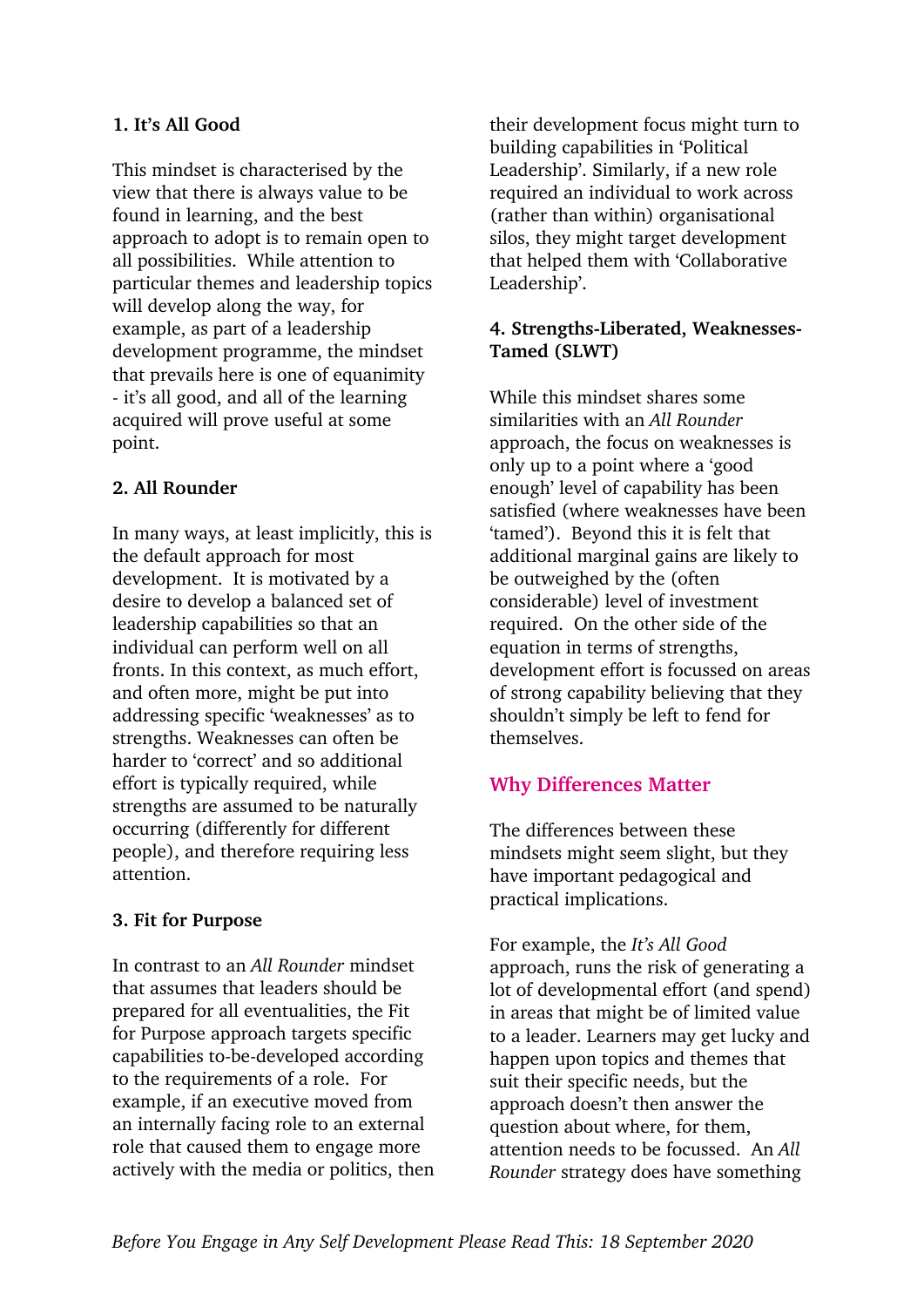to say about where energy should be directed, but its focus on trying to turn weaknesses into strengths, to create an all-rounder, may be fundamentally flawed. This approach will certainly be demanding and frustrating for the individual, as they attempt to work against the grain of their existing capabilities, not always, in fact not often, finding success. But in adopting this mindset we also project a particular, arguably unachievable, image of leadership; one that risks taking us back to a heroic model in which our leaders are superhuman and without weaknesses or vulnerability. A *Fit for Purpose* mindset places leadership in a more transactional frame where the right capabilities are needed to get the task done (which they are), but potentially at the cost of an underdeveloped set of personal attributes common to many circumstances and roles.

The Strengths-Liberated, Weaknesses-Tamed mindset provides some realistic options around self-development and some helpful provocations in the process. Its observance of a good enough principle for leadership capabilities satisfies a sense of pragmatism well needed in leadership development, but it also acknowledges that leadership is undertaken in collaboration with other people who themselves have strengths that can be drawn on. We don't need lone heroes, but we do need good team players and collaborators, and this mindset supports that.

The provocation around what constitutes 'good enough' is a helpful conversation that needs to be had - What is ok? Is this different for different leadership qualities? And

what should we look for to know when this level has been reached? Its attitude to strengths is also refreshing in that it attaches a development journey to the things that we are already good at. Just because we might have natural leanings toward, say, influencing or strategic thinking or resilience and so on, this doesn't mean that either we understand why we have these as strengths, or that we can't move from being good to exemplary, perhaps even unmatched in them.

More broadly this mindset doesn't seek to make leaders fit into the same cookie-cutter shape; all possessing the same qualities in equal measure. It genuinely appreciates authenticity, making a virtue out of it. It embodies an important reality regarding what we know about successful leaders, and that is that they are different. Call to mind the leaders that you've worked with in your career, those that you regard as effective, and we can bet that while some may be similar to one another, there will be others that are radically different. An All Rounder mindset, if successful, would likely have ironed-out these variations.

# **Strategies for Developing Strengths are Different from those for Weaknesses**

Adopting a Strengths-Liberated, Weaknesses-Tamed mindset implies a different approach, and a qualitatively different experience for the learner. It entails:

• A more honest and frank set of conversations around performance improvement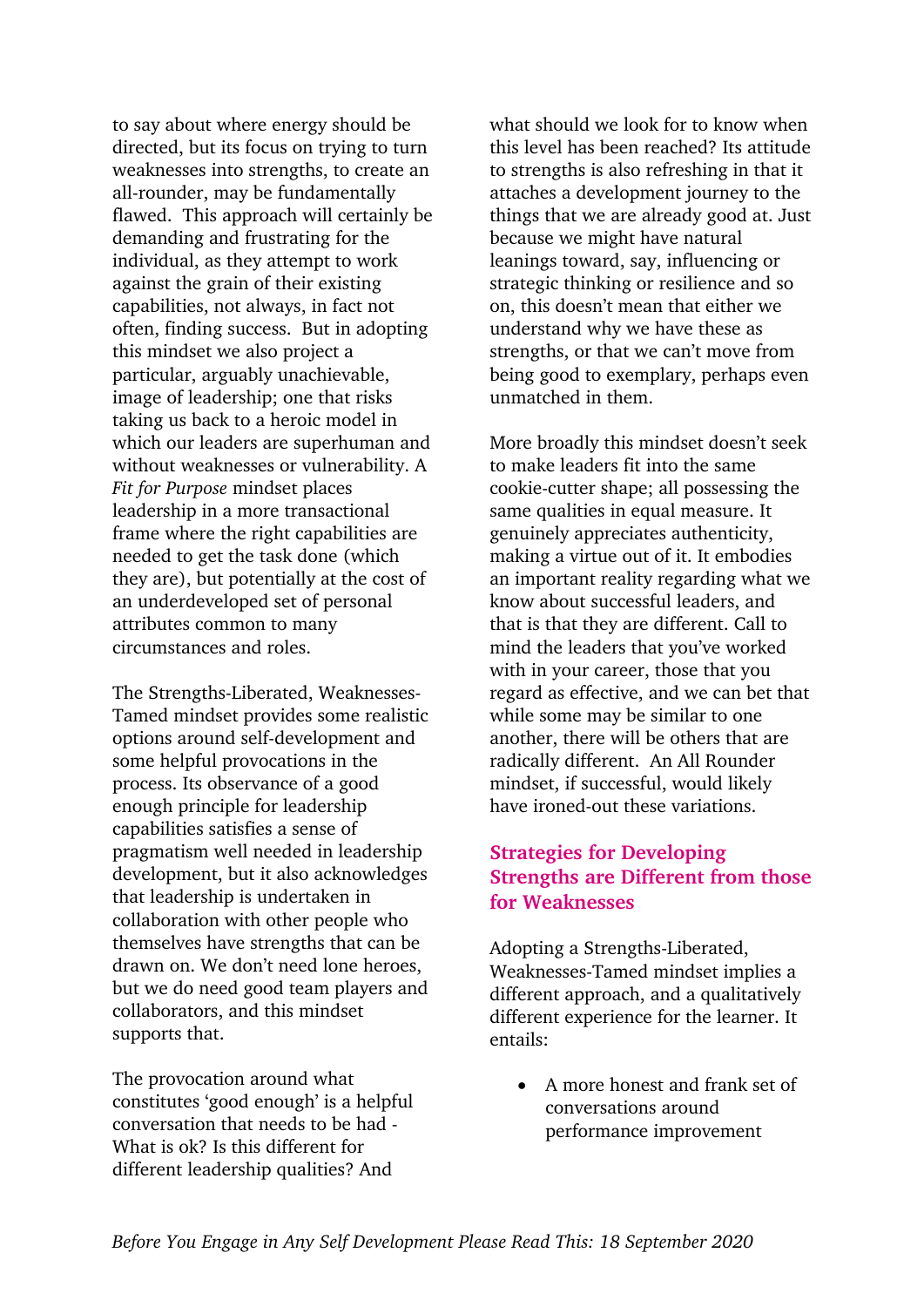- An explicit validation, and exploration, of the authentic self that the learner brings
- A different, more positive, energy to discussions, with less time absorbed by deficits
- A proper appraisal of the learner's strengths not just in terms of what they are, but what is driving them, their impact and so on
- Work to clarify what is 'good enough' for areas of weakness, both independent of the learner as a general set of principles, and in consultation with the learner along the lines of what they can realistically achieve
- A focus on strengths where there is an opportunity to elevate the level of challenge and ambition of the learner, and for greater risks to be taken in seeking to stretch performance
- Opportunities for the learner to further develop their capabilities by teaching others and passing on their insights
- Explicit conversations around the re-purposing of strengths

Some questions for you to reflect on:

- Which of the four mindsets described best represents your approach to self-development?
- In focussing on your areas of weakness, what represents 'good enough' in terms of capabilities?
- What are the possibilities offered by your particular strengths, and what kind of development intervention would be most useful for you to liberate these?